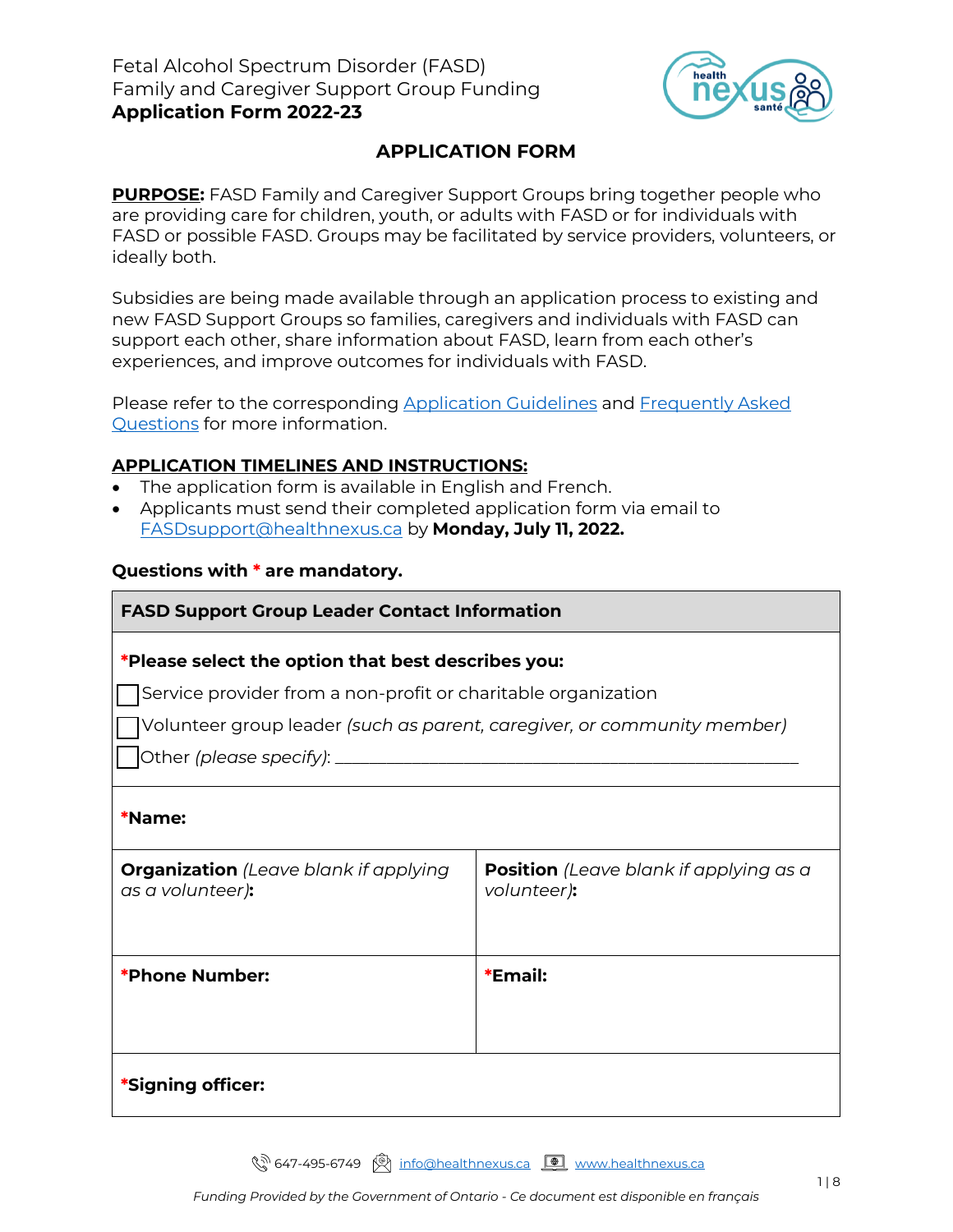

| <b>FASD Support Group Information</b>                                                                                   |  |  |  |  |
|-------------------------------------------------------------------------------------------------------------------------|--|--|--|--|
| *Name of your FASD Support Group (Group name <b>MUST</b> mention city or area<br>e.g., Thunder Bay FASD Support Group): |  |  |  |  |
|                                                                                                                         |  |  |  |  |
| Who is the FASD Support Group intended for? (Please select all that apply)                                              |  |  |  |  |
| Adults with FASD (or possible FASD)     Children with FASD (or possible FASD)                                           |  |  |  |  |
| △ Youth with FASD (or possible FASD) △ Parents/Caregivers                                                               |  |  |  |  |
| *One-sentence description of the group:                                                                                 |  |  |  |  |
|                                                                                                                         |  |  |  |  |
|                                                                                                                         |  |  |  |  |
| *Location/address of your FASD Support Group (Please enter full mailing<br>address):                                    |  |  |  |  |
|                                                                                                                         |  |  |  |  |
|                                                                                                                         |  |  |  |  |
| *Is your group a Registered Canadian charity?                                                                           |  |  |  |  |
| <b>Yes</b><br>No                                                                                                        |  |  |  |  |
| If YES, please enter the Registration number:                                                                           |  |  |  |  |
| *Has this funding been provided to you before?                                                                          |  |  |  |  |
| No<br>Yes                                                                                                               |  |  |  |  |
| If YES, please specify:                                                                                                 |  |  |  |  |
| 2019-20 Cycle<br>2020-21 Cycle<br>2018-19 Cycle<br>2021-22 Cycle                                                        |  |  |  |  |
| *Do you receive funding from other sources?                                                                             |  |  |  |  |
| Yes<br>No                                                                                                               |  |  |  |  |
|                                                                                                                         |  |  |  |  |

**(** $\sqrt[3]{\hspace{1ex}}$  647-495-6749  $\boxed{\circledR}$  [info@healthnexus.ca](mailto:info@healthnexus.ca)  $\boxed{\circledR}$  [www.healthnexus.ca](http://www.healthnexus.ca/)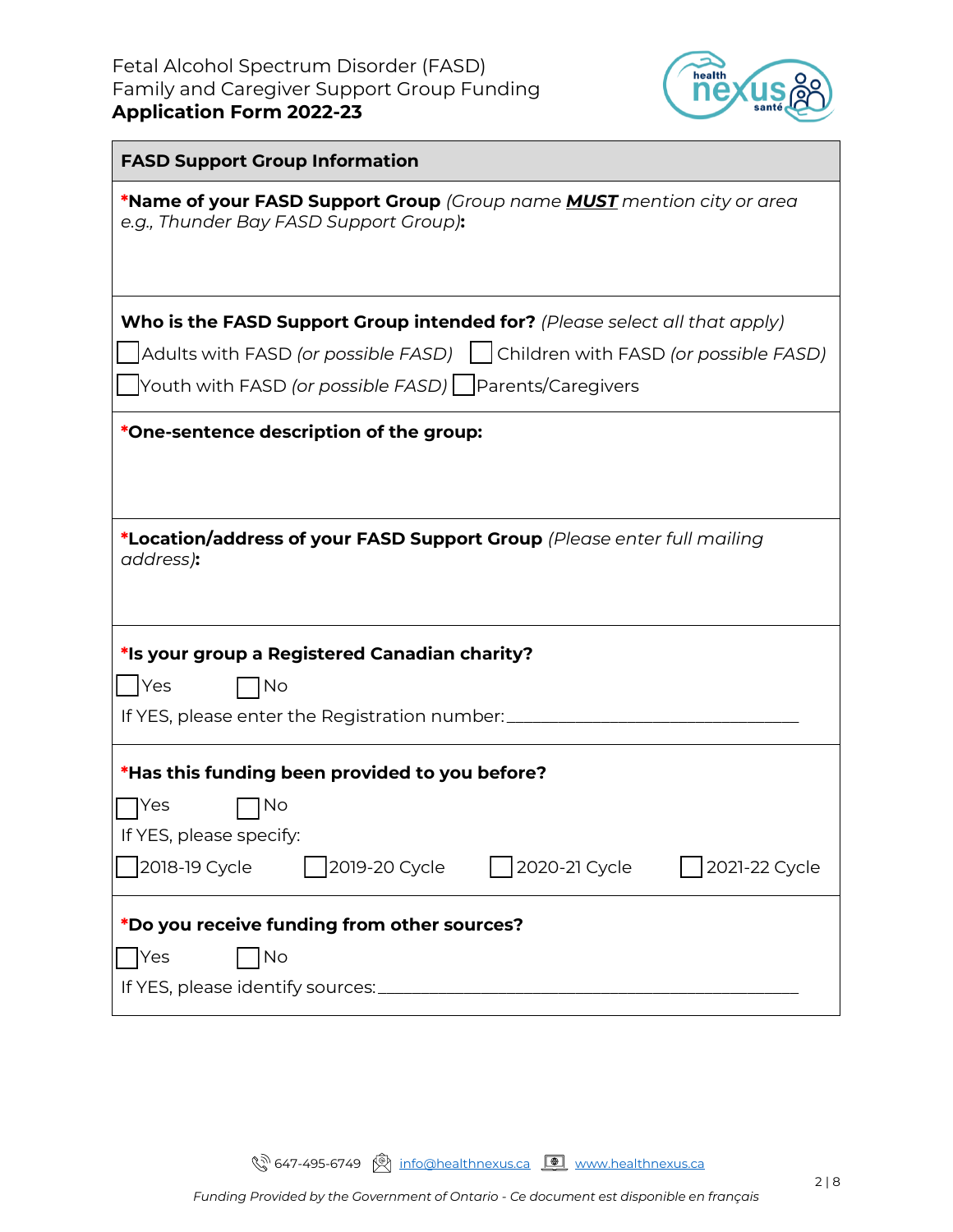

| *Do you have or plan to have a separate bank account for your Group to hold<br>the funds? (Or will a sponsor agency hold the funds for you?)           |  |  |  |
|--------------------------------------------------------------------------------------------------------------------------------------------------------|--|--|--|
| <b>No</b><br>  Yes                                                                                                                                     |  |  |  |
| If YES, please specify: Choose an item                                                                                                                 |  |  |  |
| If NO (no separate bank account and/or no sponsor), Health Nexus will hold the<br>funds for your group.                                                |  |  |  |
| *What are the languages of service delivery?                                                                                                           |  |  |  |
| English<br>French (if delivered by Francophone(s))                                                                                                     |  |  |  |
| Other (please specify. e.g., French by interpretation; other languages;<br>interpretation services available):                                         |  |  |  |
| *Does your FASD Support Group support one or more of the groups below?<br>(Please select all that apply)<br>Franco-Ontarians<br>Indigenous populations |  |  |  |
| Newcomers<br>Rural populations<br>Remote areas                                                                                                         |  |  |  |
| Other (please specify): ___                                                                                                                            |  |  |  |
| *What amount of funding are you requesting? (All applicants may apply for up<br>to \$4,500)                                                            |  |  |  |

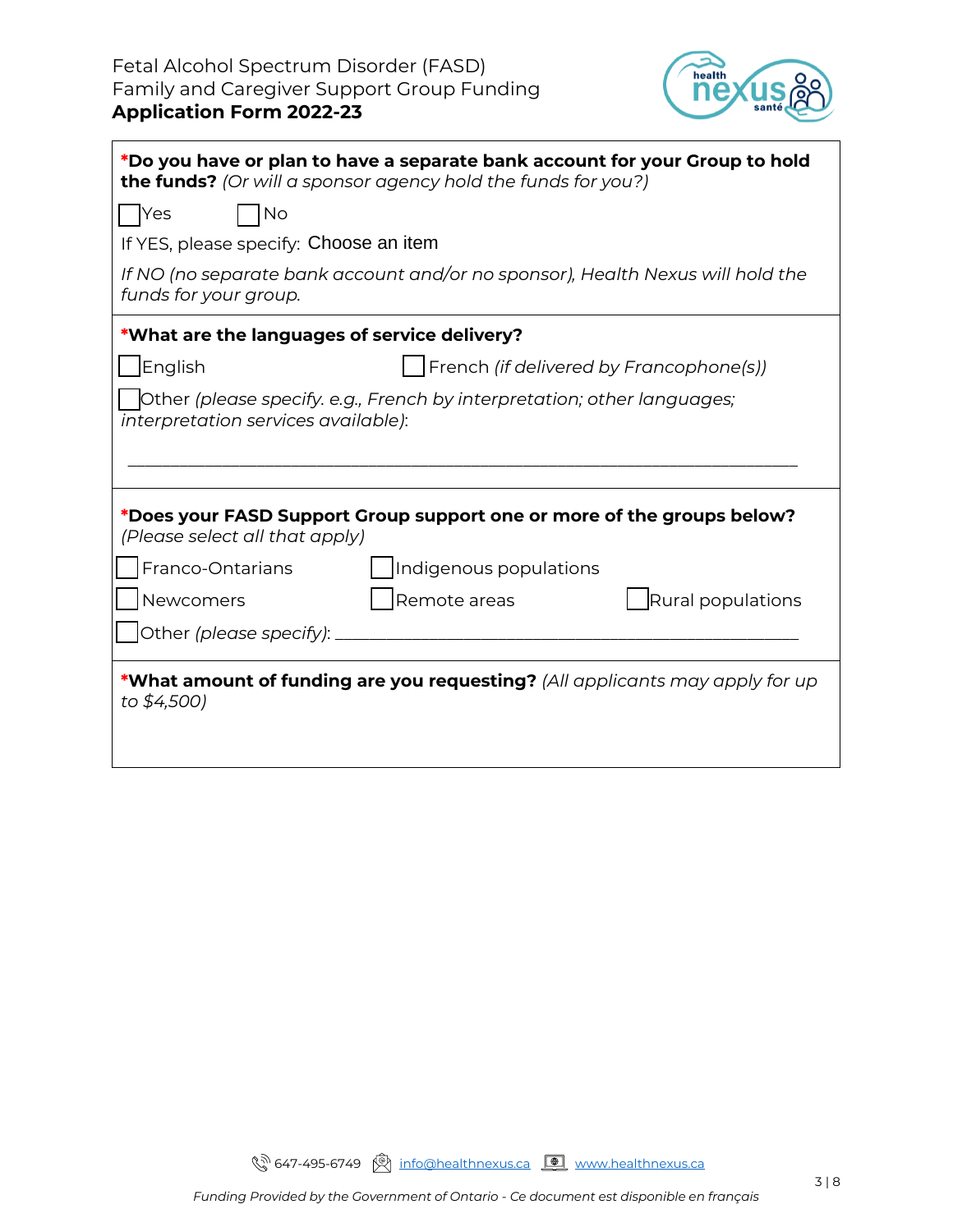

| *What area will your group serve? (Please select all that apply) |              |                             |  |
|------------------------------------------------------------------|--------------|-----------------------------|--|
| <b>NORTH</b>                                                     |              |                             |  |
| Algoma                                                           | Cochrane     | Kenora                      |  |
| Manitoulin                                                       | Nipissing    | Parry Sound                 |  |
| <b>Rainy River</b>                                               | Sudbury      | Thunder Bay                 |  |
| Timiskaming                                                      |              |                             |  |
| <b>EAST</b>                                                      |              |                             |  |
| Frontenac                                                        | Haliburton   | Hastings                    |  |
| Kawartha Lakes                                                   | Lanark       | <b>Leeds and Grenville</b>  |  |
| Lennox and Addingtor                                             | Muskoka      | Northumberland              |  |
| Ottawa                                                           | Peterborough | <b>Prescott and Russell</b> |  |
| <b>Prince Edward</b>                                             | Renfrew      |                             |  |
| Stormont, Dundas, and Glengarry                                  |              |                             |  |
| <b>CENTRAL EAST</b>                                              |              |                             |  |
| Durham                                                           | Toronto      |                             |  |
| <b>CENTRAL WEST</b>                                              |              |                             |  |
| Dufferin                                                         | Peel         | Simcoe                      |  |
| York                                                             |              |                             |  |
| <b>WEST</b>                                                      |              |                             |  |
| <b>Brant</b>                                                     | Bruce        | Chatham-Kent                |  |
| Elgin                                                            | <b>Essex</b> | Grey                        |  |
| Haldimand-Norfolk                                                | Halton       | Hamilton                    |  |
| Huron                                                            | Lambton      | Middlesex                   |  |
| Niagara                                                          | Oxford       | Perth                       |  |
| Waterloo                                                         | Wellington   |                             |  |
| <b>VIRTUAL</b> (open to all areas)                               |              |                             |  |
|                                                                  |              |                             |  |

**(** $\sqrt[3]{\hspace{1ex}}$  647-495-6749  $\boxed{\circledR}$  [info@healthnexus.ca](mailto:info@healthnexus.ca)  $\boxed{\circledR}$  [www.healthnexus.ca](http://www.healthnexus.ca/)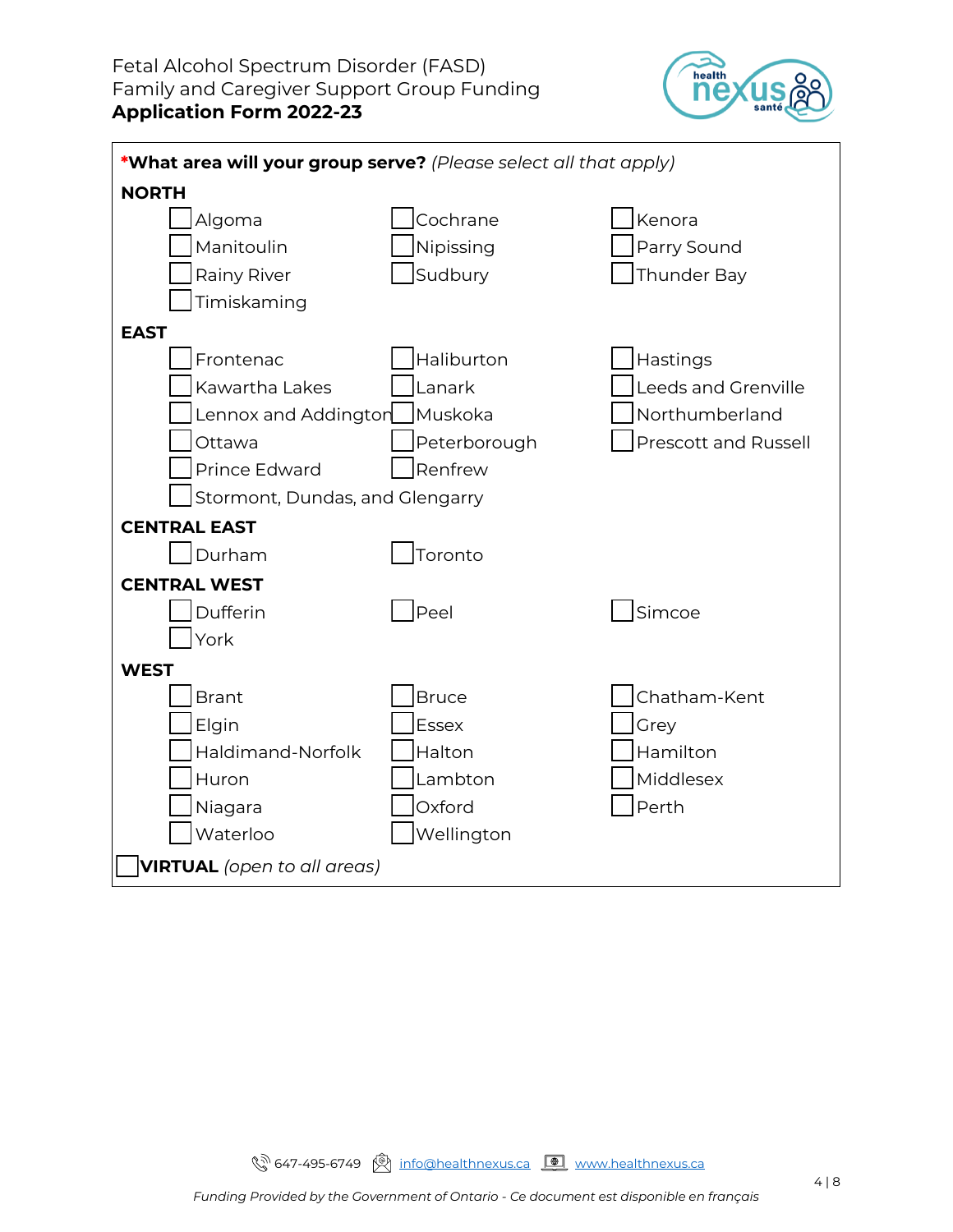

**\*Please provide a brief overview of your plans for the funding and list partner agencies.** *Please describe your overall goals and paint a picture of the activities your team has planned (e.g., regular meetings, events, workshops, etc.) - 250 words maximum. Please provide specific details and costs on the following pages.*

**\*Please provide a brief summary of how the funding and activities will help your group participants or community and build capacity for the FASD community.**

९<sup>२)</sup> 647-495-6749 । <u>शिक्षा [info@healthnexus.ca](mailto:info@healthnexus.ca) <u>[</u>•] [www.healthnexus.ca](http://www.healthnexus.ca/)</u>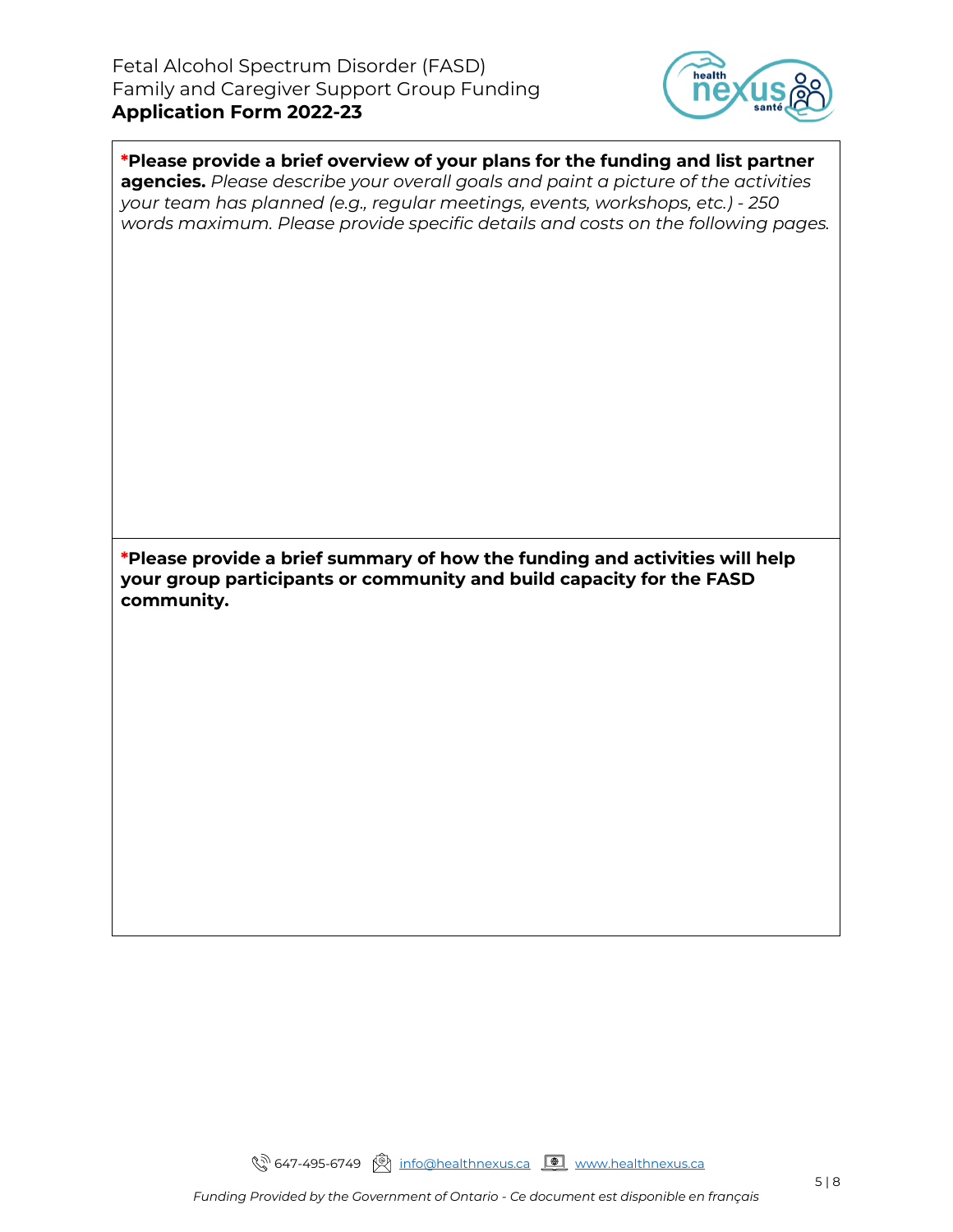#### **ACTION PLAN:**

Please complete a new row for each activity.

All activities must be completed by **March 15, 2023**, and bookkeeping must be concluded by **March 31, 2023**.

| <b>Budget items</b><br>(What do you plan to do?)                                                             | <b>Budget</b><br>(What will each budget<br>item cost?)                                                      | <b>Participants</b><br>(Who will the activity<br>support? e.g., adults with<br>FASD, etc.) | <b>Expected Reach</b><br>(How many people will you<br>help/support through each<br>activity?) | <b>Intended Outcomes</b><br>(How will you know your<br>activities are successful?) |
|--------------------------------------------------------------------------------------------------------------|-------------------------------------------------------------------------------------------------------------|--------------------------------------------------------------------------------------------|-----------------------------------------------------------------------------------------------|------------------------------------------------------------------------------------|
| <b>Group/Event Facilitation</b>                                                                              |                                                                                                             |                                                                                            |                                                                                               |                                                                                    |
|                                                                                                              | Direct supports you want to put into place for group participants (group sessions, webinars, events, etc.). |                                                                                            |                                                                                               |                                                                                    |
|                                                                                                              |                                                                                                             |                                                                                            |                                                                                               |                                                                                    |
|                                                                                                              |                                                                                                             |                                                                                            |                                                                                               |                                                                                    |
|                                                                                                              |                                                                                                             |                                                                                            |                                                                                               |                                                                                    |
|                                                                                                              |                                                                                                             |                                                                                            |                                                                                               |                                                                                    |
|                                                                                                              |                                                                                                             |                                                                                            |                                                                                               |                                                                                    |
| <b>Training</b><br>For group leaders, volunteers and group participants to learn more about FASD strategies. |                                                                                                             |                                                                                            |                                                                                               |                                                                                    |
|                                                                                                              |                                                                                                             |                                                                                            |                                                                                               |                                                                                    |
|                                                                                                              |                                                                                                             |                                                                                            |                                                                                               |                                                                                    |
|                                                                                                              |                                                                                                             |                                                                                            |                                                                                               |                                                                                    |
|                                                                                                              |                                                                                                             |                                                                                            |                                                                                               |                                                                                    |
|                                                                                                              |                                                                                                             |                                                                                            |                                                                                               |                                                                                    |

९<sup>२ 647</sup>-495-6749 । [info@healthnexus.ca](mailto:info@healthnexus.ca) <u>[ ण</u> [www.healthnexus.ca](http://www.healthnexus.ca/)

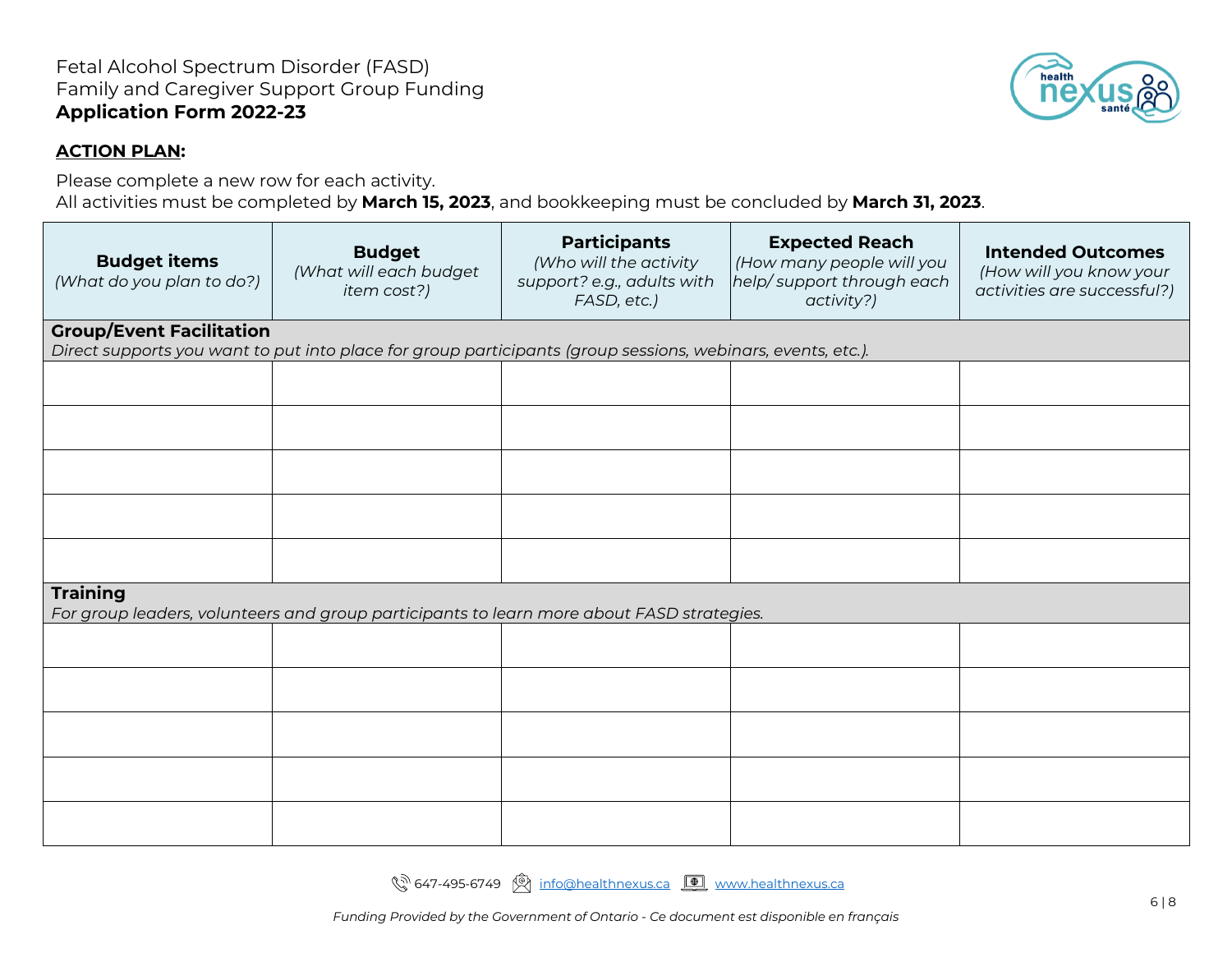

| <b>Transportation and Food</b>                           |  |  |  |  |
|----------------------------------------------------------|--|--|--|--|
| Provided during activities or events.                    |  |  |  |  |
|                                                          |  |  |  |  |
|                                                          |  |  |  |  |
|                                                          |  |  |  |  |
|                                                          |  |  |  |  |
|                                                          |  |  |  |  |
|                                                          |  |  |  |  |
|                                                          |  |  |  |  |
|                                                          |  |  |  |  |
|                                                          |  |  |  |  |
|                                                          |  |  |  |  |
|                                                          |  |  |  |  |
| Resources, Technology, and Program Materials             |  |  |  |  |
| Purchases and, services necessary to deliver activities. |  |  |  |  |
|                                                          |  |  |  |  |
|                                                          |  |  |  |  |
|                                                          |  |  |  |  |
|                                                          |  |  |  |  |
|                                                          |  |  |  |  |
|                                                          |  |  |  |  |
|                                                          |  |  |  |  |
|                                                          |  |  |  |  |
|                                                          |  |  |  |  |
|                                                          |  |  |  |  |
|                                                          |  |  |  |  |
| <b>TOTAL</b>                                             |  |  |  |  |

*If you need more space for your action plan, please contact Malou Gabert at [m.gabert@healthnexus.ca.](mailto:m.gabert@healthnexus.ca)*

Please complete your application form electronically and submit it via email to: **FASDsupport@healthnexus.ca**.

९२ 647-495-6749 श्रि [info@healthnexus.ca](mailto:info@healthnexus.ca) <u>[ [www.healthnexus.ca](http://www.healthnexus.ca/)</u>